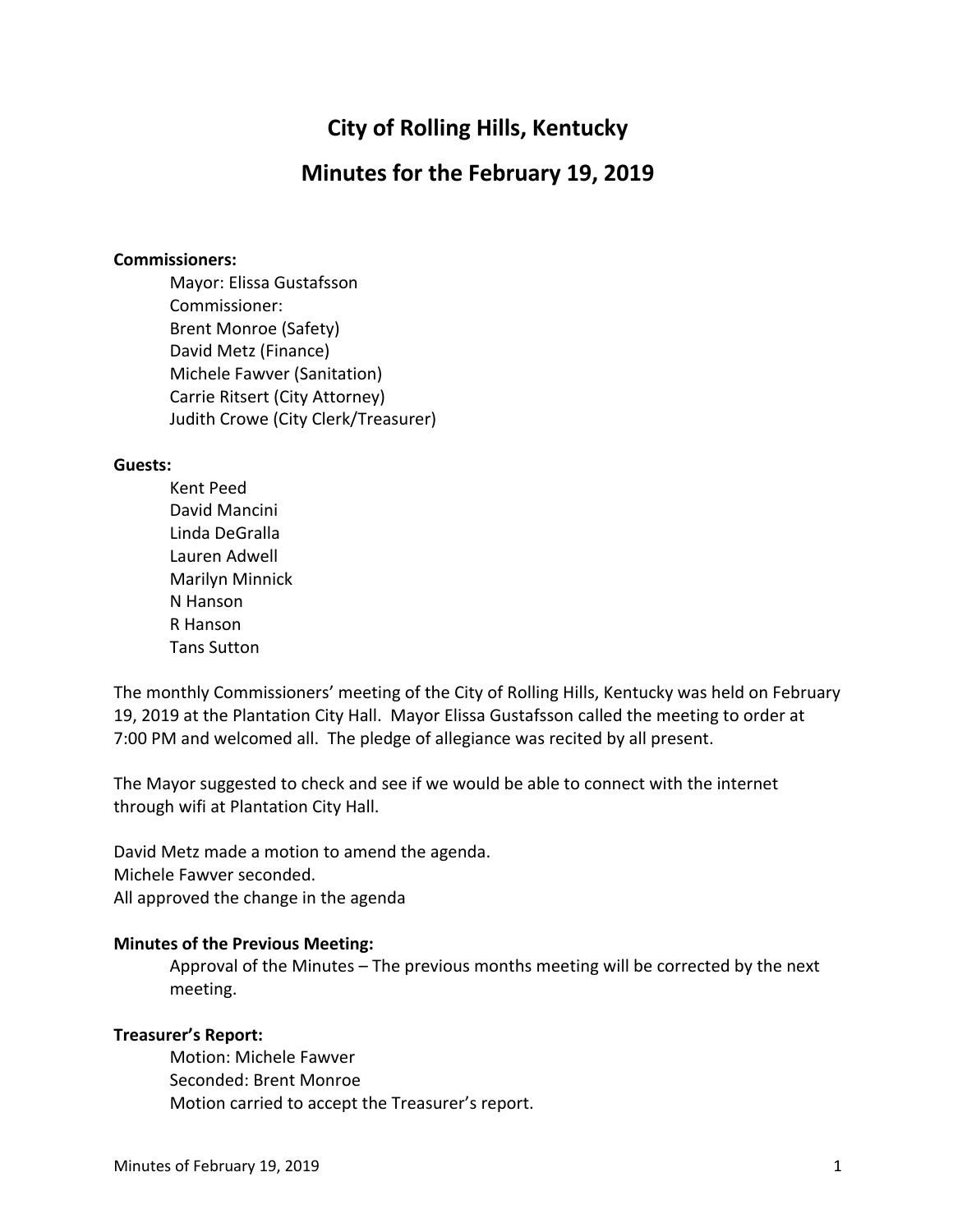David Metz gave his report. Passed out copies of the bank balances and the checkbook was made available for the attendees to review.

# **Municipal Orders:**

Motion: David Metz Seconded: Brent Monroe Motion carried to accept the Municipal Order No 8, Series 2018-2019 with the holding of the check for Eagle Signs.

# **Public Forum:**

Mike Jones introduce himself as the Safety person from the City of Meadow Vale. Lauren Adwell stated that there are tire rutes in the yards at the corner of Langdon and Tiverton.

The owner of the houses on Habersham and Tiverton and Habersham were at the meeting and stated that they will start working on the houses so she can rent them. She was sorry that she had not been able to have them in working order.

# **Attorney:**

Carrie Ritsert had several items that need the city attention in the near future. See her copy.

She informed the city of the new ordinance that the City of Louisville is considering to pass about the rate of the taxes on insurance policies.

Carrie has sent out the letters to property owners who have not paid their taxes for the 2018 year.

#### **Safety:**

Brent Monroe gave his report and passed out copies to all the commissioners of what has happened in the city.

He has noticed that some of the signs are leaning and the need to be checked to be recemented.

He was asked to see if George Stewart could email his monthly report to all the commissioners.

#### **Sanitation:**

Michele Fawver gave her report of the sanitation collections. There were 8 calls for large items to be picked-up.

#### **Finance:**

David Metz made a motion to ratify the use of PNC Bank for the rental of a safe deposit box at the cost of \$40.00 per year, and the resolution for the Safety Deposit Box dated January 29. 2019.

Seconded by Brent Monroe.

All approved to ratify the use of PNC Bank for a safety deposit box.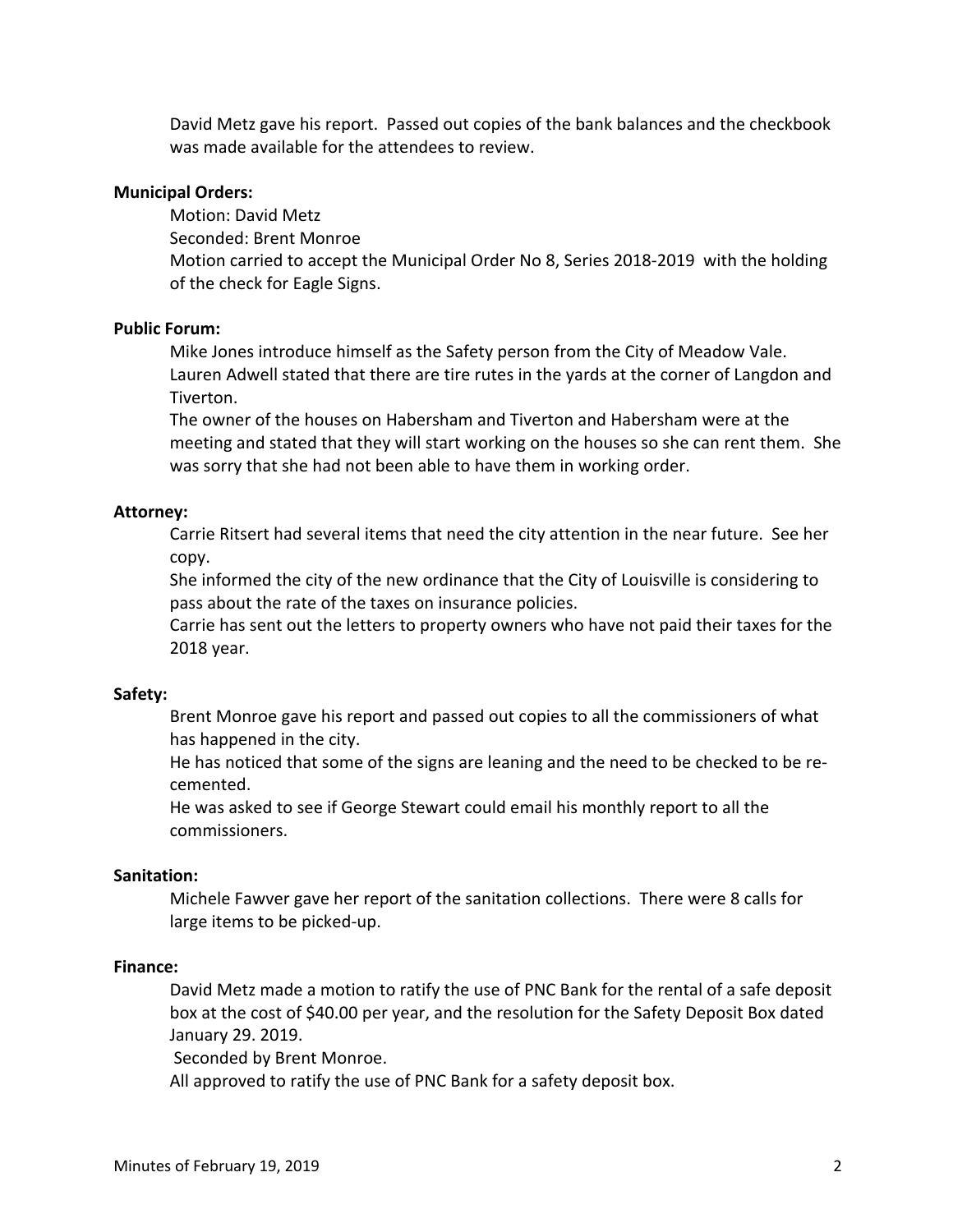A motion to close the account at Chase Bank and to move funds to L & N Credit Union and to open an account at Stock Yards Bank.

David Metz made a motion to close the account at Chase Bank and move funds to L & N Credit Union and open a new account at Stock Yards Bank.

Seconded by Brent Monroe.

All approved the motion to close Chase and open one at Stock Yards.

Motion by David Metz to adopt the resolution to use Stock Yards Bank as a depository for funds of the City and to have Stock Yards Bank provide other financial functions. Michele Fawver seconded. All approved the motion.

David Metz had the 1<sup>st</sup> reading of the Budget Amendment Ordinance. David made the motion for this ordinance. Michele Fawver seconded. All approved the motion.

#### **Public Works/Mayor:**

David Metz discussed the snow removal. On Aylesbury the speed hump was damaged as they were not aware of the speed humps. A discussion was held to see if reflectors should be installed.

Mayor Elissa stated the sign for Walhampton Drive had been added to show the street that was left out of the original order.

Mayor Elissa that the lights at the entrance are in need of repair. She talked with Steve, who installs the Christmas decorations and he stated that there needs to be repairs.

She contacted Ready Electric and they stated it could run about \$1500.00 to repair the low lighting.

David Metz made a motion to spend not more that \$1500.00 to Ready Electric to repair the low lighting.

Brent Monroe seconded.

All approved the motion.

#### **Old Business:**

Spring/Summer Lawn Service Proposals

David Metz received bids from Lawn Pro for \$19,365., Walsh Brothers for \$16,140.00, Joe for \$17310.00.

David Metz made a motion to accept Walsh Brothers for \$16,140.00.

Brent Monroe seconded.

All approved the motion to accept Walsh's bid pending proof of insurance.

#### **New Business:**

Investment changes stated in the finance section.

The audit is complete and will have final approval at next meeting.